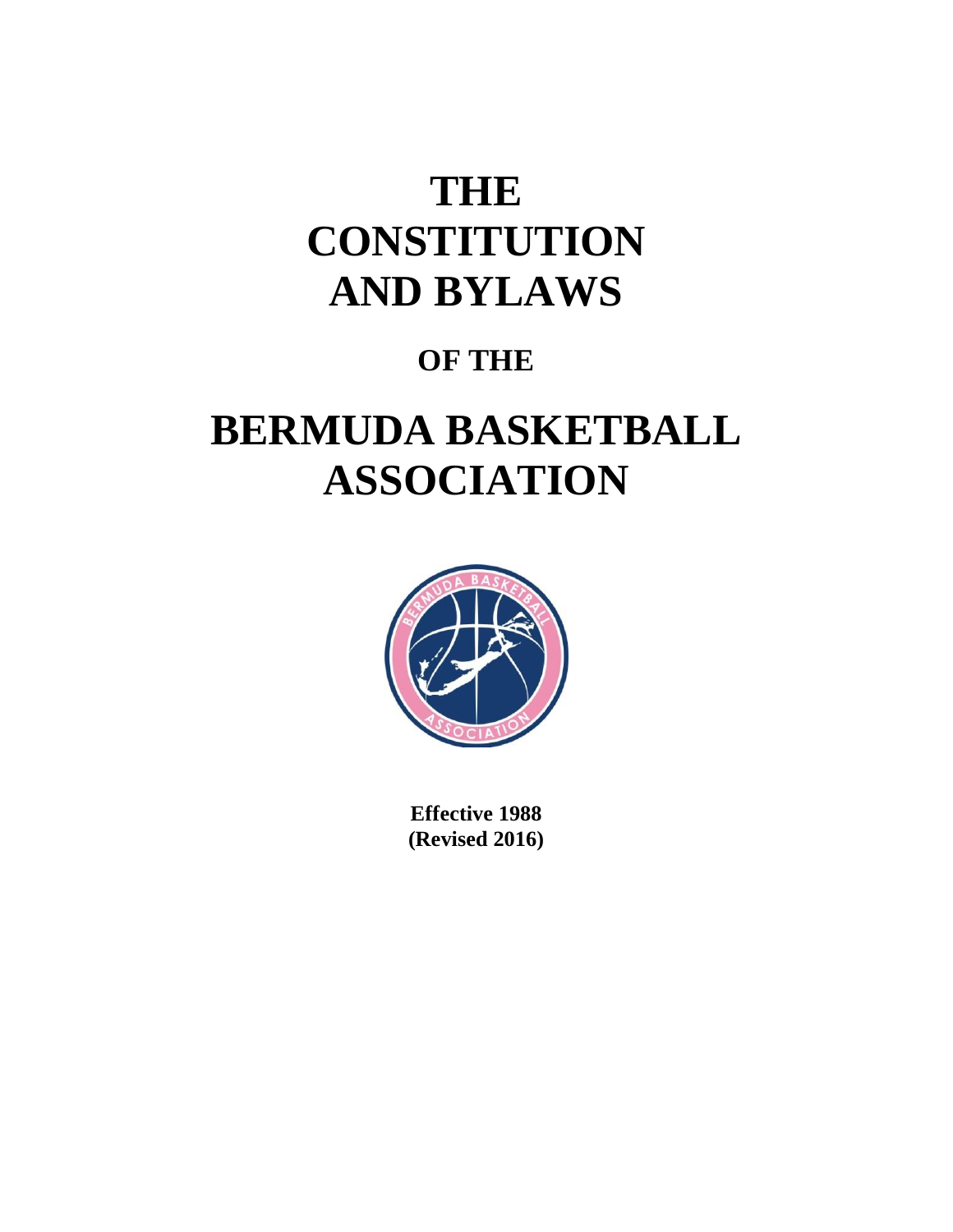#### **CHAPTER 1**

#### **Section 1.**

**Description** The name of the Association shall be "The BermudaBasketball Association" hereinafter referred to as"The Association" or the "BBA".

#### **1.1**

- **Objects** The objects of the Association shall be:
	- (1) To encourage and promote the sport of amateur basketball in Bermuda in a manner considered proper for the development of the sport within the community.
	- (2) To maintain affiliation with, and abide by the Rules of, THE INTERNATIONAL BASKETBALL FEDERATION, also known and recognized as the FEDERATION INTERNATIONALE de BASKETBALL (FIBA); and to affiliate with other properlyconstituted national and international organizations with similar pursuits and aspirations;
	- (3) To organize national basketball competitions on a seasonal Winter and Summer league basis or in any other structured manner approved by the Association; and to organize, or assist in the organization of, other basketball games or tournaments of national or international status as may be deemed necessary and advisable for the proper conduct of basketball competitions and the development of basketball players;
	- (4) To implement, adopt, alter and publish Rules, Regulations, Bye-Laws and conditions for the proper regulation of basketball competitions, and to enact such measures as may be necessary for their enforcement and to prevent infringement thereof;
	- (5) To ensure the proper control of officially sanctioned and approved basketball contests, games or tournaments organized, conducted or promoted by individuals, clubs or other organizations.
	- (6) To approve any player, or group of players, selected to represent Bermuda, or the Association, in international basketball contests, games, tournaments or other related events either in Bermuda or abroad;
	- (7) To ensure, arrange and provide for, or assist other organizations in the securing, arranging and providing for, the offering of courses, seminars and basketball camps of instruction for players, coaches, managers, team sponsors, officials, administrators of the Association and other interested persons;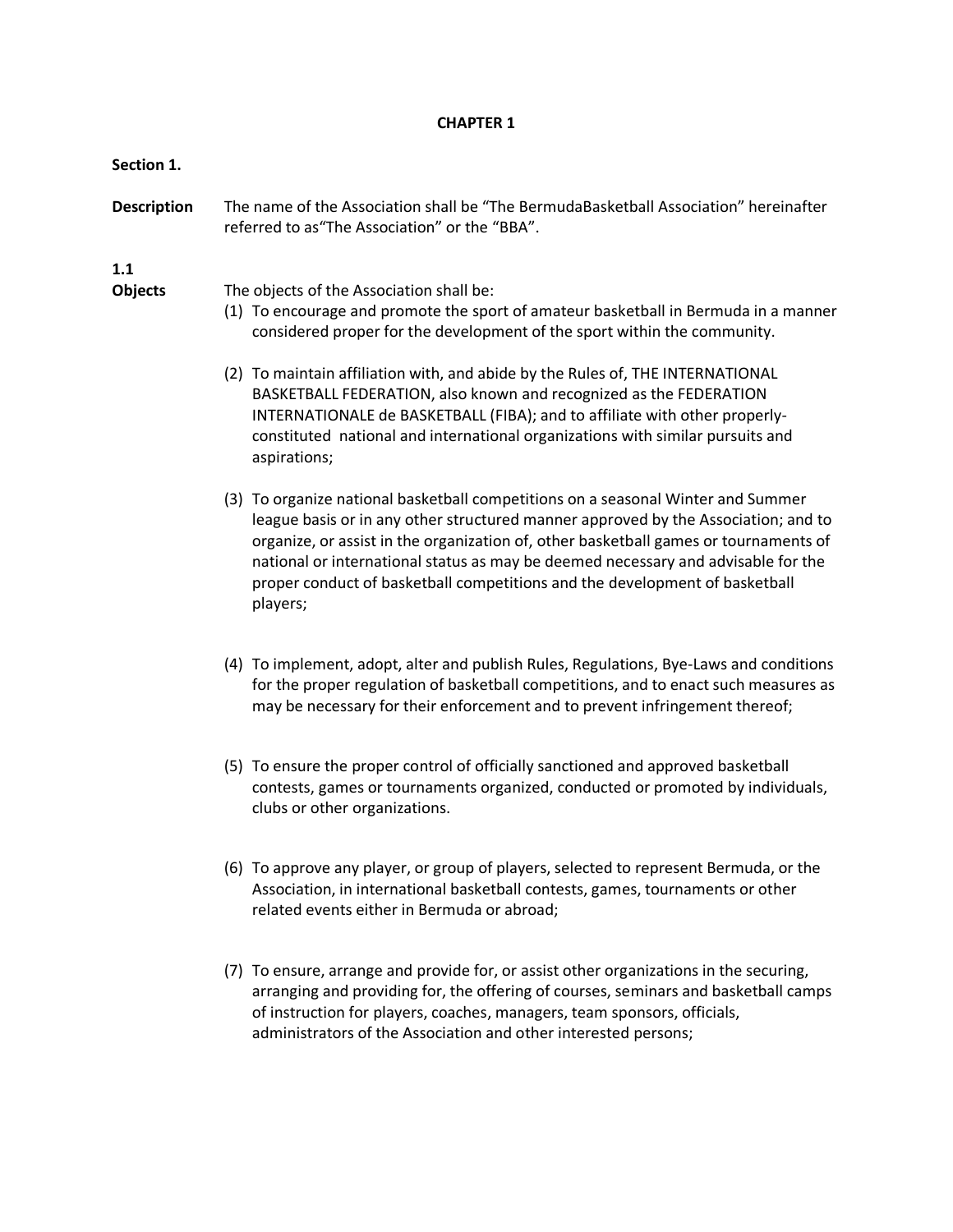(8) To promote and encourage the installation and maintenance of basketball facilities in Bermuda by presentation to, and in cooperation with, public and private agencies which are responsible for, or have interest in, such civic provisions.

#### **CHAPTER II**

#### **2. Membership** The Membership of the Association shall consist of two (2) classes; namely;

(1) **Team Members**: being Clubs, sponsored and non‐sponsored basketball teams and other organizations or groups whose application for membership has been approved by the Executive Committee of the Association and who have paid the fees required by the BBA as stipulated herein (Schedule II).

(2) **Individual Members :** being Officers of the Executive Committee and any other person appointed or selected by the Executive Committee of the Association as a bona fide member of the Association and who have paid the annual fee required by the Association as stipulated herein (Schedule II).

#### **2.1 Application for Membership**

(1) Applicants for Team Membership must include, where applicable, a copy of the Constitution, Rules, Regulations and Bye‐Laws of their organization with the application; and where such team regulatory measures do not apply, applicants must then show evidence of a team roster of not less than seven(7) players; and each player listed must have affixed his signature to that roster as certification of his acceptance as a player within that team; and that roster must also bear the signature of the team sponsor, manager or coach;

(2) The Executive Committee of the Association shall rule on any and all applications for membership; and following a satisfactory review of the qualifications of the applicant, shall communicate such within thirty (30) days of receipt of said application;

(3) Any vote by a member of the Executive Committee against the election of an applicant for membership shall cause the application to the deliberated by the bona fide members of the Association at a General Meeting, as which the voting rules of the Association, as stipulated herein (CHAPTER IV. 4. (3), 4.1), shall apply;

(4) Successful applications for membership shall be promulgated by bulletin and disseminated to all Team Members by the Secretary General of the Association and distributed otherwise at the next General Meeting of the Association;

(5) An applicant for membership in the Association shall not be entitled to attend any meeting of the Association unless and until the fees of the BBA, as stipulated herein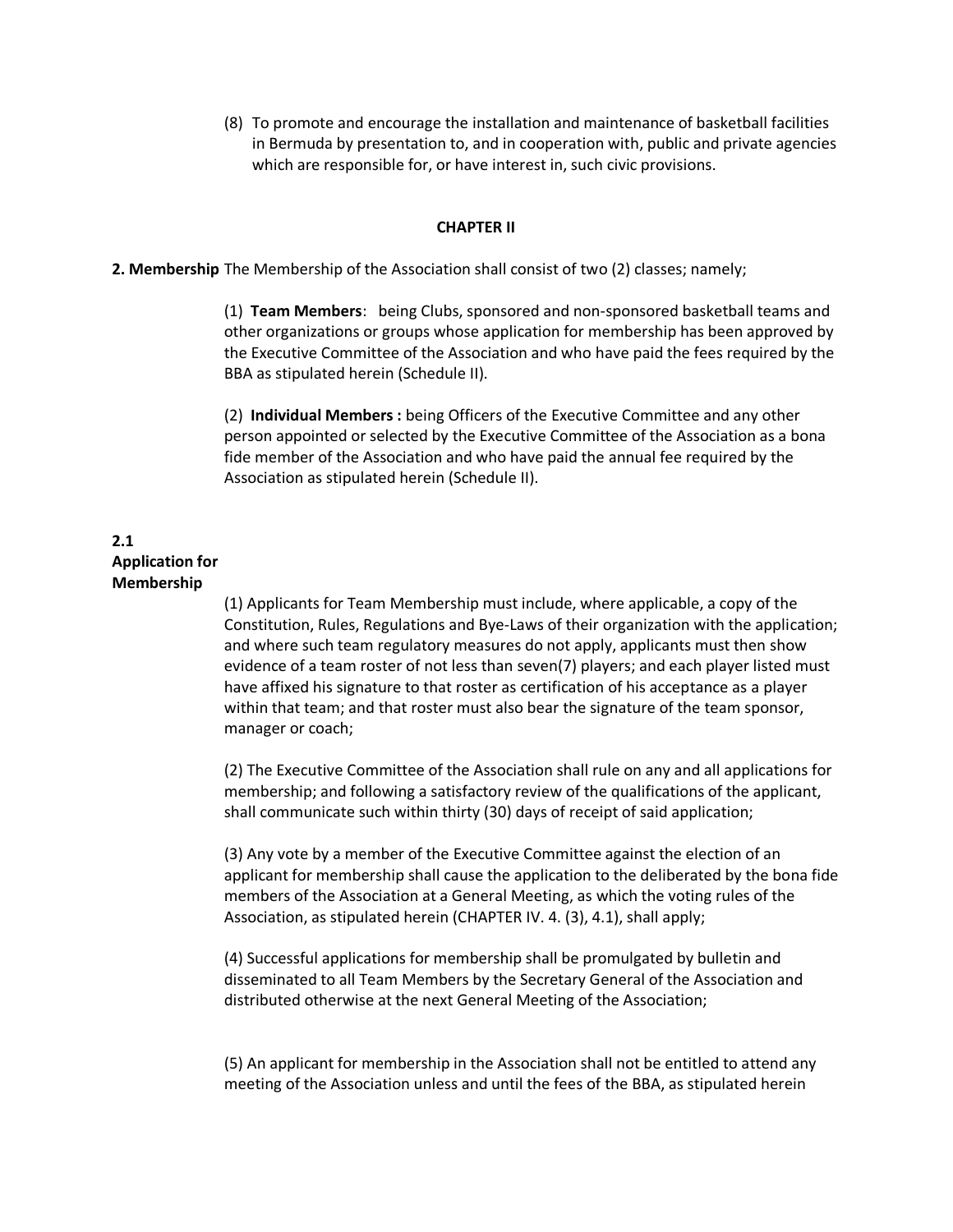(Schedule II), have been paid; and only after the application has been approved at a meeting of the Executive Committee, held prior to the date of the meeting of the Association concerned;

(6) Applicants, upon approval for membership in the Association and upon receipt by the association of all applicable fees for said membership, shall be deemed to agree to abide by the Constitution, Rules and Regulations of the Association without exception and in every respect.

### **2.2 Fees in**

**Arrears** Any member in arrears of the required fees of the Association shall be deemed a non‐financial member; and that member shall forfeit all rights and privileges of membership until the remittance of said arrears.

#### **2.3**

**Suspension**

#### **From**

**Membership** Any member of the Association shall be deemed liable to suspension from membership if that member fails to abide by, is known to have failed to abide by, or can be proven to have failed to abide by, the Constitution, Bye-Laws, Rules and regulations of the Association at any time.

#### **2.4**

**Procedure of**

- 
- **Suspension** Following a hearing by the Executive Committee, any proposal to suspend an existing member, or to reinstate, as appropriate, as suspended member, shall be resolved at a General Meeting of the membership of the BBA; and any vote taken must obtain at least two‐thirds of the votes cast to succeed, providing such tow‐thirds also represents at least two-thirds of the total voting power of the Association. There shall be no provision for appeal against a decision so rendered.

## **2.5**

**Special**

**Affiliate** The Executive Committee of the Association shall have the right to admit to membership as a "Special Affiliate" any organization, properly constructed, wishing to stage an event considered, by the Executive Committee, to be of special merit and of benefit to the BBA and its members and to the community and which meets the sanction requirements of the Association as stipulated herein (Schedule III). Such Special Affiliates shall have no voting or representation rights within the BBA but shall have the right to the Association's technical and administrative assistance in the organizing of the event insofar as the organizers continue to abide by the Rules and Regulations of the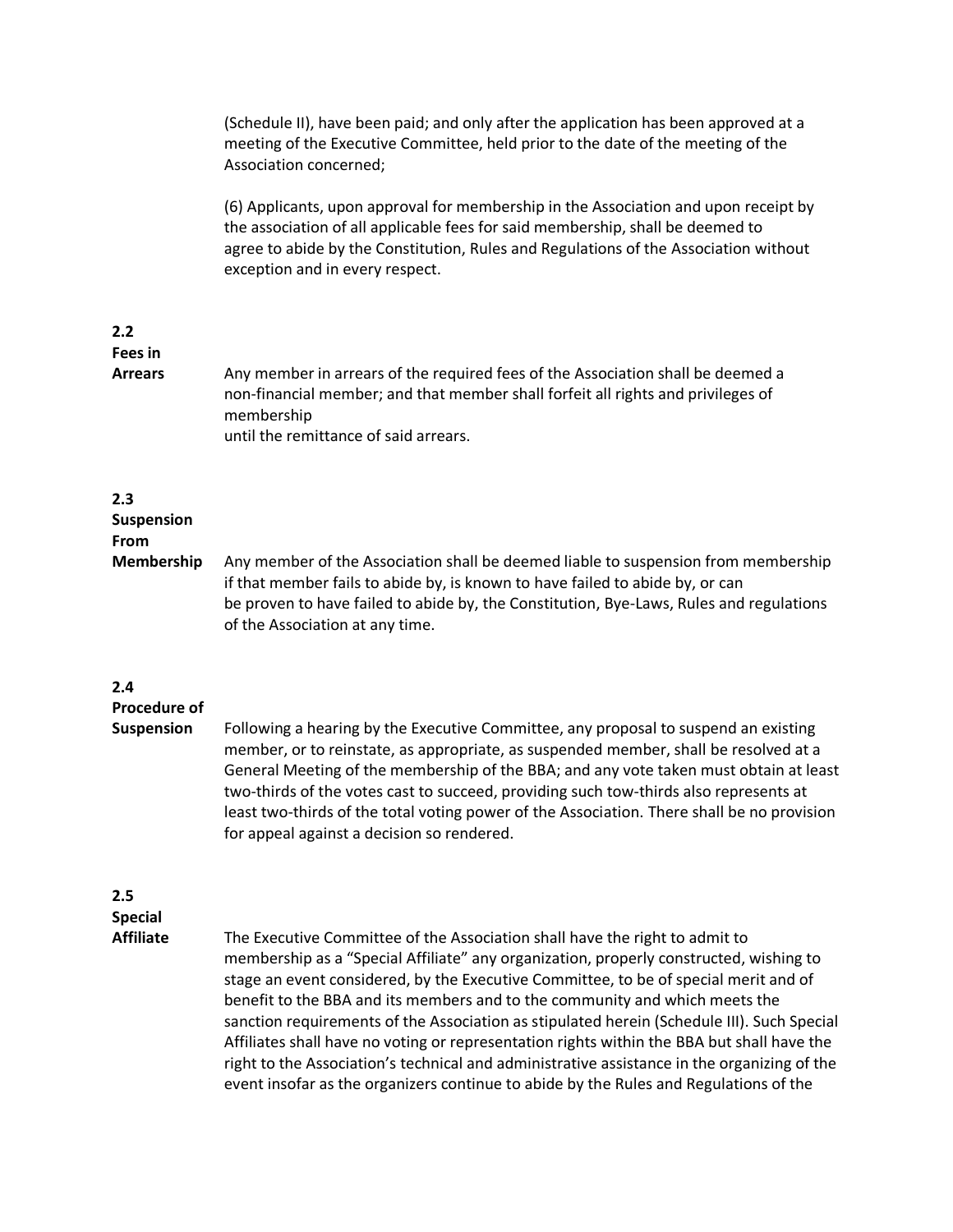BBA and FIBA. and other such reasonable conditions as the Association from time to time, may apply.

#### **CHAPTER III**

#### **3.**

**Executive**

**Committee** The Association shall be governed by an Executive Committee consisting of (4) persons, each elected for a four (4) year term at a General Assembly. The Executive shall consist of:

- (a) A President
- (b) 1st Vice‐President
- (c) A Treasurer
- (d) A Secretary General

#### **Election Schedule**

The Executive Committee shall be elected every four (4) years to coincide with the Olympics starting January 5th, 2012

However, the BBA shall have an Annual General Meeting toelect Auxiliary Officers, organize Sub Committees andappoint Special Affiliates or to elect an Executive member that may have resigned or been removed due to a noconfidence vote

#### **3.1**

**Nominations** Nominations for the Executive Committee shall be sent to the Secretary General of the BBA no later than fourteen (14) days prior to the published date of the Annual General Meeting at which the elections will take place; nominations shall only be submitted, for consideration, by bona fide members of the Association.

#### **3.2**

**Ruling** The Executive Committee shall have the power to give rulings on any matter on which the Bye‐Laws, Rules and Regulations of the Association are silent.

#### **3.3**

**Amendments to**

**Rules and**

**Regulations** The Executive Committee shall have the power to amend, add to or revoke the Rules and Regulations made pursuant to the Constitution of the Association; and such amendments, additions or revocations shall be confirmed at a General Meeting of the membership of the BBA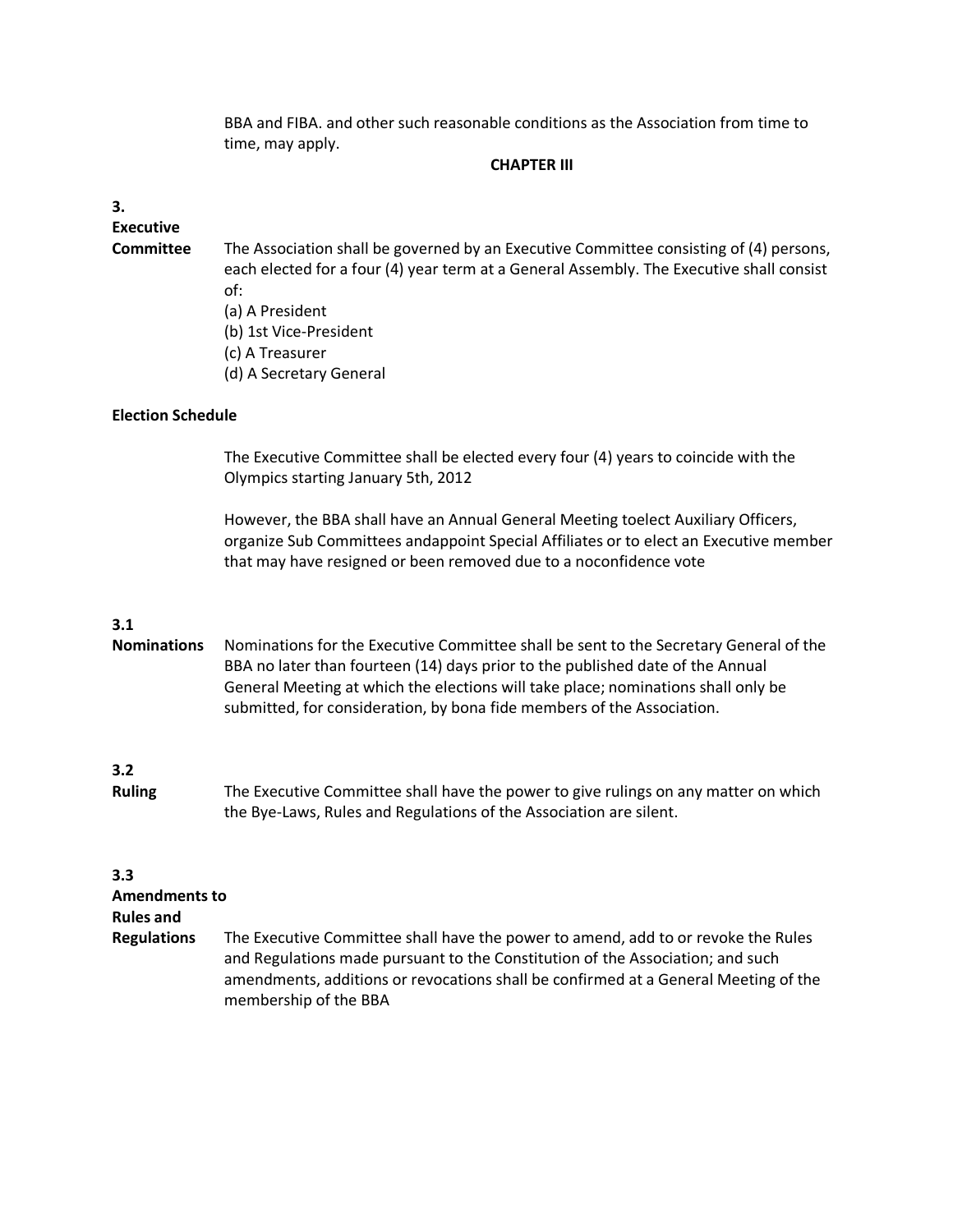#### **CHAPTER IV**

| 4.<br><b>Meetings of</b><br><b>The</b> |                                                                                                                                                                                                                                                                                                                                                                                                                                                                                                 |
|----------------------------------------|-------------------------------------------------------------------------------------------------------------------------------------------------------------------------------------------------------------------------------------------------------------------------------------------------------------------------------------------------------------------------------------------------------------------------------------------------------------------------------------------------|
| <b>Association</b>                     | (1) The General Assembly Meeting of the Association shall be held no later than January<br>$15th$ .                                                                                                                                                                                                                                                                                                                                                                                             |
|                                        | (2) The Annual General Meeting of the Association shall be held no later than January<br>$15th$ .                                                                                                                                                                                                                                                                                                                                                                                               |
|                                        | (3) At the General Assembly Meetings and AnnualGeneral Meetings of the Association,<br>in addition tomembers of the Executive Committee, the following shall be entitled to be<br>present and to speak:<br>(a) Three (3) delegates from each Team Members;<br>(b) Individual Members;                                                                                                                                                                                                           |
|                                        | (c) Paid staff of the Association for the purposeof the presentation of reports as<br>requested bythe President or to answer specific questions.                                                                                                                                                                                                                                                                                                                                                |
|                                        | (4) At all General Meetings Assemblies and AnnualGeneral Meetings of the Association,<br>only thefollowing shall be entitled to vote:<br>(a) Members of the Executive Committee, for whomrestrictions shall apply;<br>(b) Three (3) delegates from each Team Member.<br>(c) Current bona fide BBA members.                                                                                                                                                                                      |
| 4.1<br><b>Special</b><br>General       |                                                                                                                                                                                                                                                                                                                                                                                                                                                                                                 |
| <b>Meeting</b>                         | A Special General Meeting shall be summoned by the Secretary General of the<br>Association at the request of the President or Vice-President in his absence or<br>upon receipt, by the Secretary General, of a written request, signed by not less than fifty<br>(50) percent of the members of the Association, stating the reasons for the request.<br>Upon receipt of the said notice, the Secretary General shall convene a Special General<br>Meeting within thirty-one (31) days.         |
| 4.2<br>Quorum                          | At all General Meetings of the Association, including the Annual General Meeting and                                                                                                                                                                                                                                                                                                                                                                                                            |
|                                        | General Assembly, the presence of a majority of those entitled to vote, as stipulated<br>herein (CHAPTER IV, 4. (3)) shall constitute a quorum. If no quorum is present fifteen<br>(15) minutes after the scheduled start of the meeting, the meeting shall be adjourned to<br>a<br>new date set by the Chairman. If no quorum is present at the rescheduled meeting, the<br>Executive Committee shall have the power to move that matters on the agenda be<br>resolved by the members present. |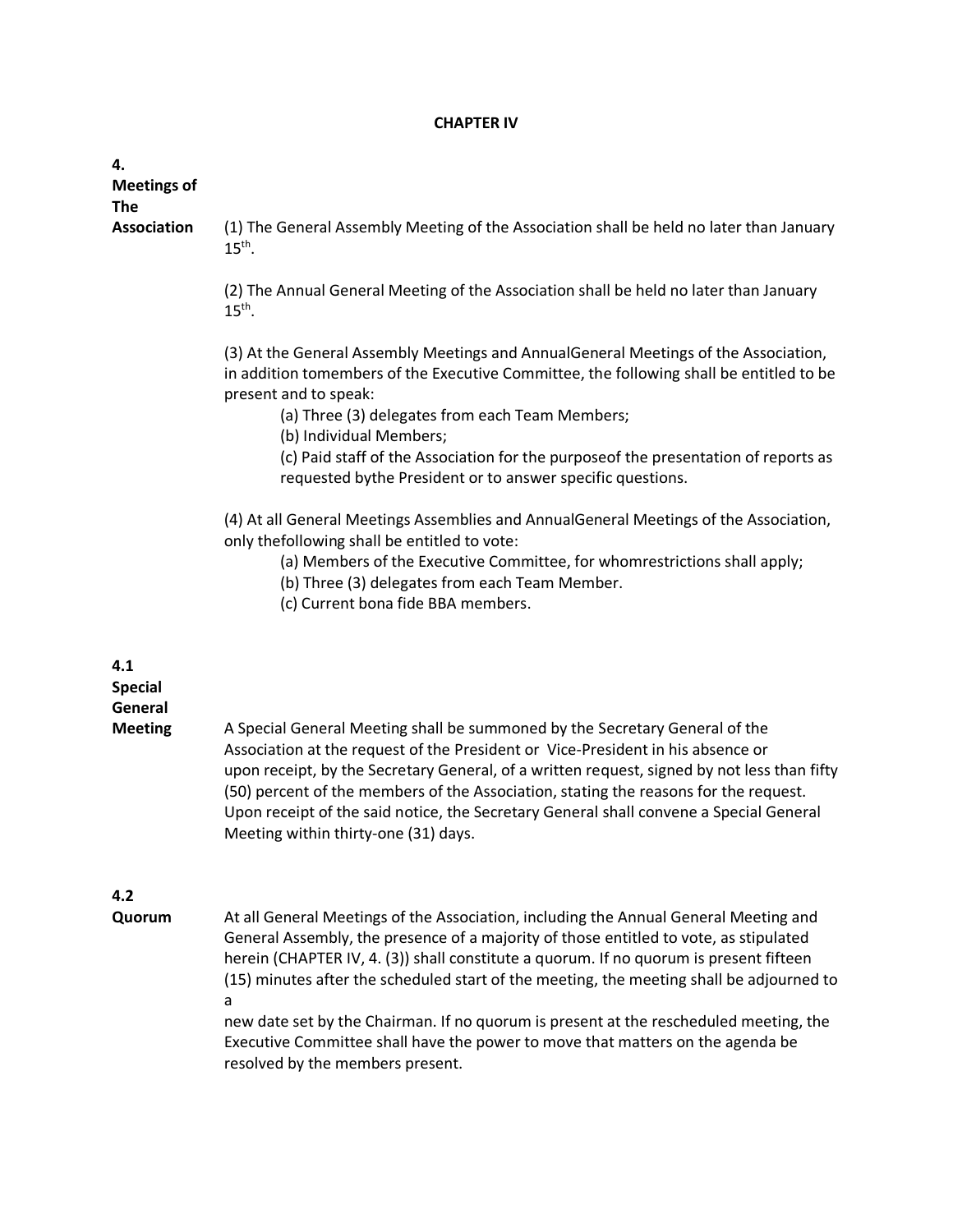#### **CHAPTER V**

| 5.                  |                                                                                                                                                                                                                                                                                                                                                                                                           |
|---------------------|-----------------------------------------------------------------------------------------------------------------------------------------------------------------------------------------------------------------------------------------------------------------------------------------------------------------------------------------------------------------------------------------------------------|
| <b>Amendments</b>   |                                                                                                                                                                                                                                                                                                                                                                                                           |
| To                  |                                                                                                                                                                                                                                                                                                                                                                                                           |
| <b>Constitution</b> | (1) No alteration, addition to or amendments of this Constitution shall be made except<br>at the Annual General Meeting, General Assembly or at a Special General Meeting of the<br>BBA, called for that specific purpose and for which meeting due notice has been given.<br>The notice of the meeting shall include the proposed alterations, additions or<br>amendments for discussion at the meeting. |
|                     | (2) Any meeting to amend the Constitution of the Association shall require twenty-one<br>(21) days' notice, in writing, to all members of the BBA                                                                                                                                                                                                                                                         |

#### **CHAPTER VI**

## **6.**

**Bye‐Laws** The Executive Committee shall have the power to enact, repeal and amend Bye‐Laws, pursuant to the Constitution of the Association, as the Executive Committee may, from time to time, consider necessary for the proper functioning and well-being of the BBA; and said additions, repeals and amendments shall have effect until set aside by the Executive Committee or at a General Meeting of the Association.

#### **CHAPTER VII**

**7. Dissolution Of the**

**Association** (1) A resolution to dissolve the Association shall only be proposed at a Special General Meeting; andshall only be carried by a majority of at least two-thirds of the members present.

> (2) Upon majority consent of said resolution, thedissolution of the BBA shall take effect from thedate of the resolution; and the members of the Executive Committee shall be responsible for the winding up of the assets, liabilities and all other affairs of the Association.

> (3) Any property remaining after the discharge of thedebts and the liabilities of the Association shall bedivided ratably in proportion to the amount each member has paid in subscriptions, among members of the BBA, at the date of the dissolution of the Association.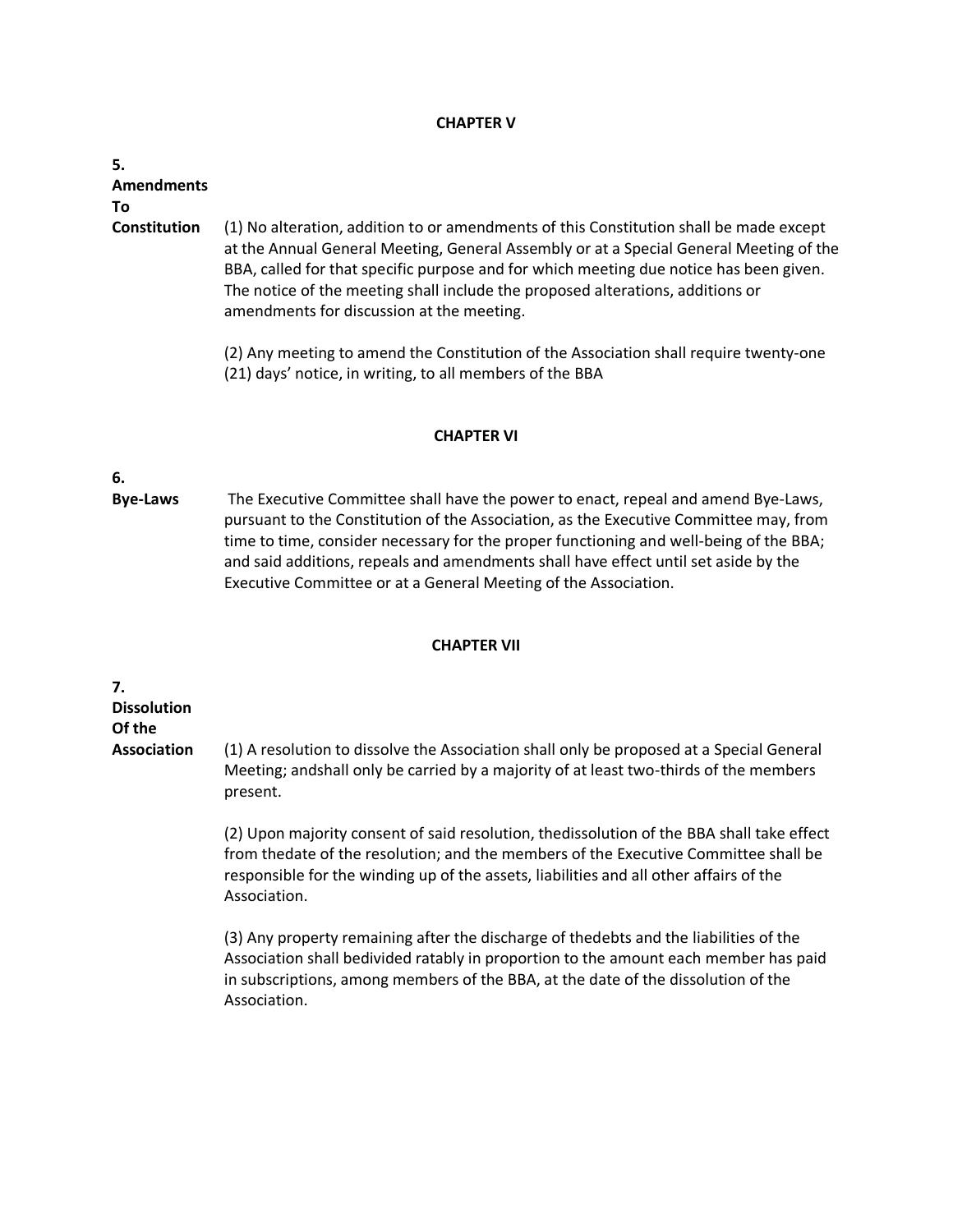#### **CHAPTER VIII (Bye‐Laws)**

**Duties and Responsibility of the Executive Committee** The powers, duties and responsibilities of the Executive Committee shall include the following: (1) To govern the affairs of the Association in accordance with the Constitution and Bye‐Laws and, where applicable, the Rules of the FIBA. (2) To maintain close liaison and cooperation with public and private agencies responsible for the installation and maintenance of basketball facilities in Bermuda; (3) To conduct the daily administration of the BBA in an effective and efficient manner; (4) To propose and implement appropriate financial controls for the proper administration of the funds and physical assets of the Association; (5) To prepare an annual budget for the ensuing year before 31st December; (6) To prepare and publish or otherwise disseminate a calendar of events and/or league schedule of basketball games as much in advance, as a practicable, of the published date of the first scheduled league competition; (7) To nominate representatives of the Association for appointment to other national and international bodies as appropriate; (8) To propose, deliberate and decide standards of operation of the BBA, relating to the organization of basketball competitions and the general administration of the Association; (9) To select basketball players or any other appointees of the Executive Committee to represent the Association or Bermuda at home or abroad; (10) To present, at the Annual General Meeting, a financial statement of the BBA for the preceding year.

**8.**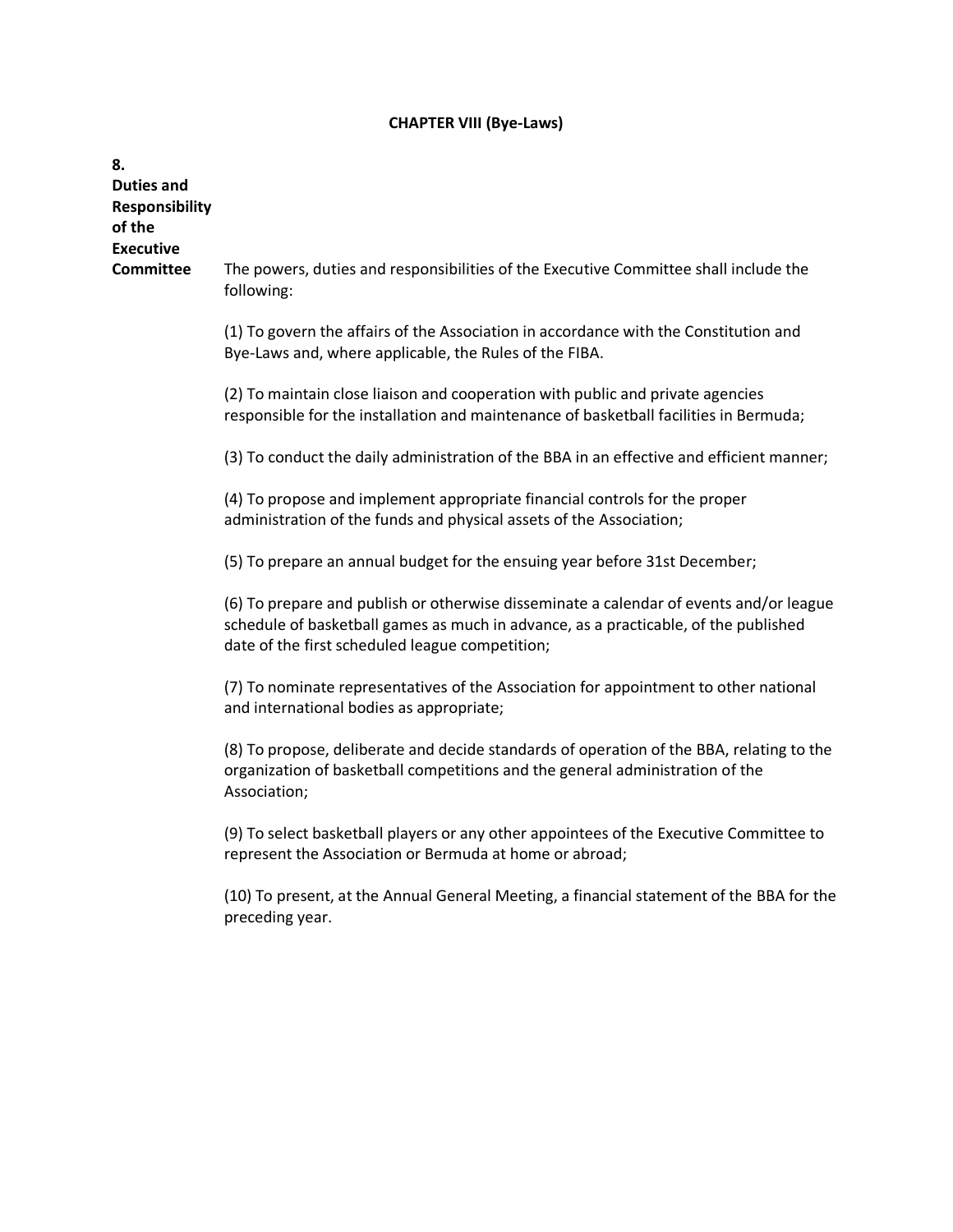#### **8.1 The President THE PRESIDENT shall:**

(1) Preside at all General Meetings of the Executive Committee;

(2) determine all questions of procedure and of order and shall announce the results of votes taken;

(3) Neither waives nor seconds any proposal or amendment thereto; nor shall he vote except when not performing as Chairman of the proceedings or unless the ballot is equally divided, in which case, he shall render the deciding vote;

(4) Be responsible for ensuring that all members of the Executive Committee execute their duties and responsibilities effectively;

(5) Appoint any committee he may deem necessary for the proper functioning of the Association;

(6) Present a written report on the affairs of the Association for the preceding year at the Annual General Meeting;

(7) Be responsible, with the Treasurer, for the supervision of the paid administrative staff, with whom game officials shall be included;

(8) Exercise, as an option, the counter‐signing of cheques first signed by the Treasurer.

## **8.2**

#### **The**

#### **Vice‐Presidents THE VICE‐PRESIDENTS shall:**

(1) Assist the President in the execution of hisduties;

(2) preside, in the absence of the President, at allGeneral Meetings of the Executive Committee.

#### **8.3**

#### **The**

#### **Treasurer THE TREASURER shall:**

(1) Collect and hold all funds and financial documentsof the Association and give full account of suchmonies and financial records at the Annual General Meeting of the BBA, and provide such an account whenever called upon to do so by the President of the Association;

(2) disburse the funds of the Association as theExecutive Committee may direct;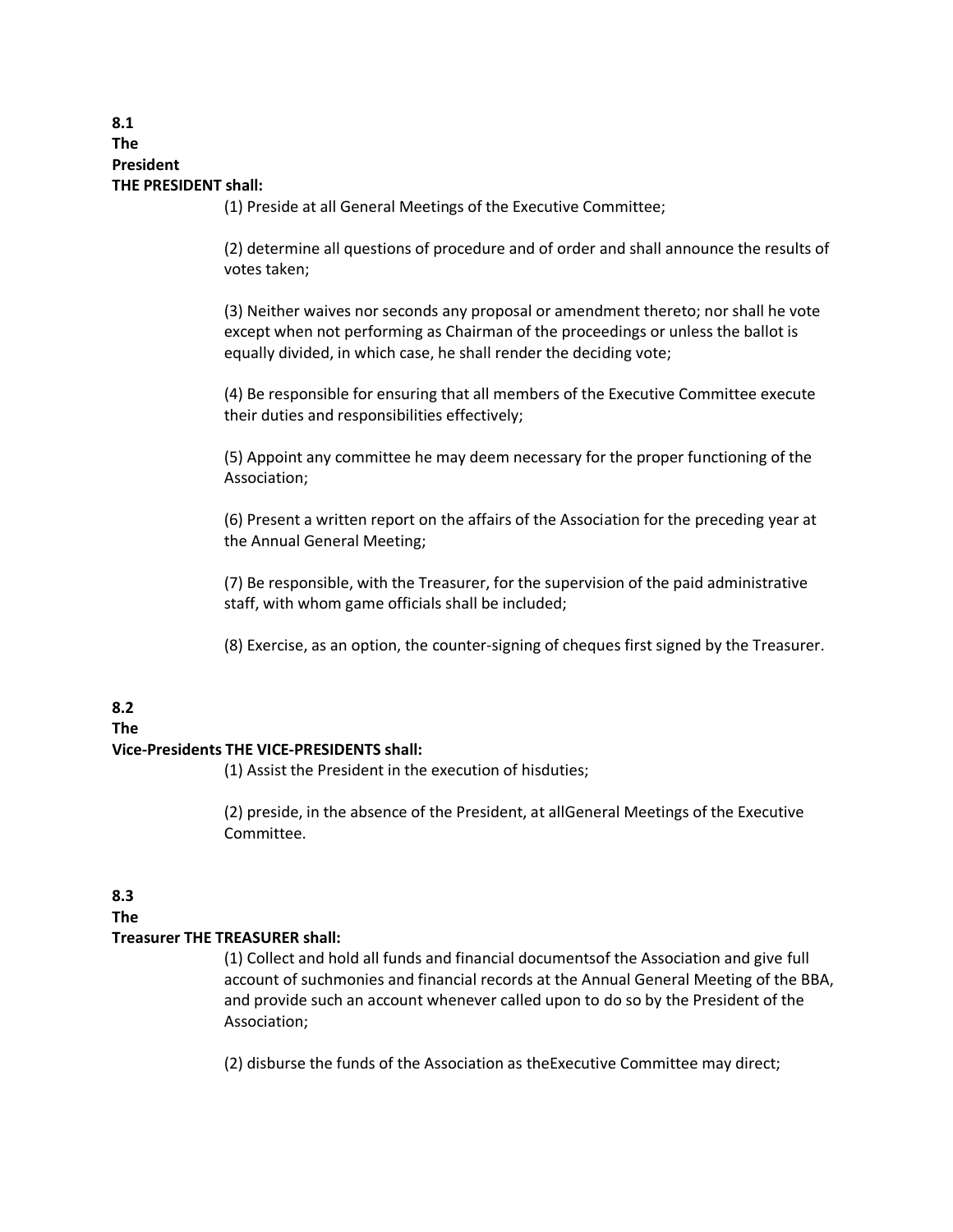(3) ensure that all cheques drawn on the accounts of theAssociation are first signed by him and are counter-signedby the President or the Secretary General of the BBA;

(4) Maintain all financial records in conformity withgenerally accepted accounting principles and practices.

#### **8.4 The Secretary THE SECRETARY GENERAL shall:**

(1) Keep a true record of the proceedings of all meetings ofthe Association and of the Executive Committee;

(2) Distribute copies of the minutes of said meetings to allmembers of the Executive Committee no later than seven (7)days after the respective meeting;

(3) maintain a file of all minutes of meetings;

(4) Conduct, when directed by the Executive Committee, thecorrespondence of the Association and maintain it in aproper manner, together with records of all transactions and other business of the Association and of the Executive Committee;

- (5) have the authority to counter‐sign checks first signedby the Treasurer;
- (6) Execute any other duties properly stipulated by thePresident.

#### **8.5**

#### **The Auxiliary Officers and Sub Committees shall:**

- (1) Perform their duties as agreed to during their time of appointment
- (2) Auxiliary Officers shall have, but not be limited to, the following titles: AVP League Operations Men AVP League Operations Women AVP Youth Program Assistant Treasurer Public Relations Officer
- (3) Sub Committees shall have, but not be limited to, the following titles: International Affairs Committee Fundraising Committee Island Games Committee Technical Strategies Committee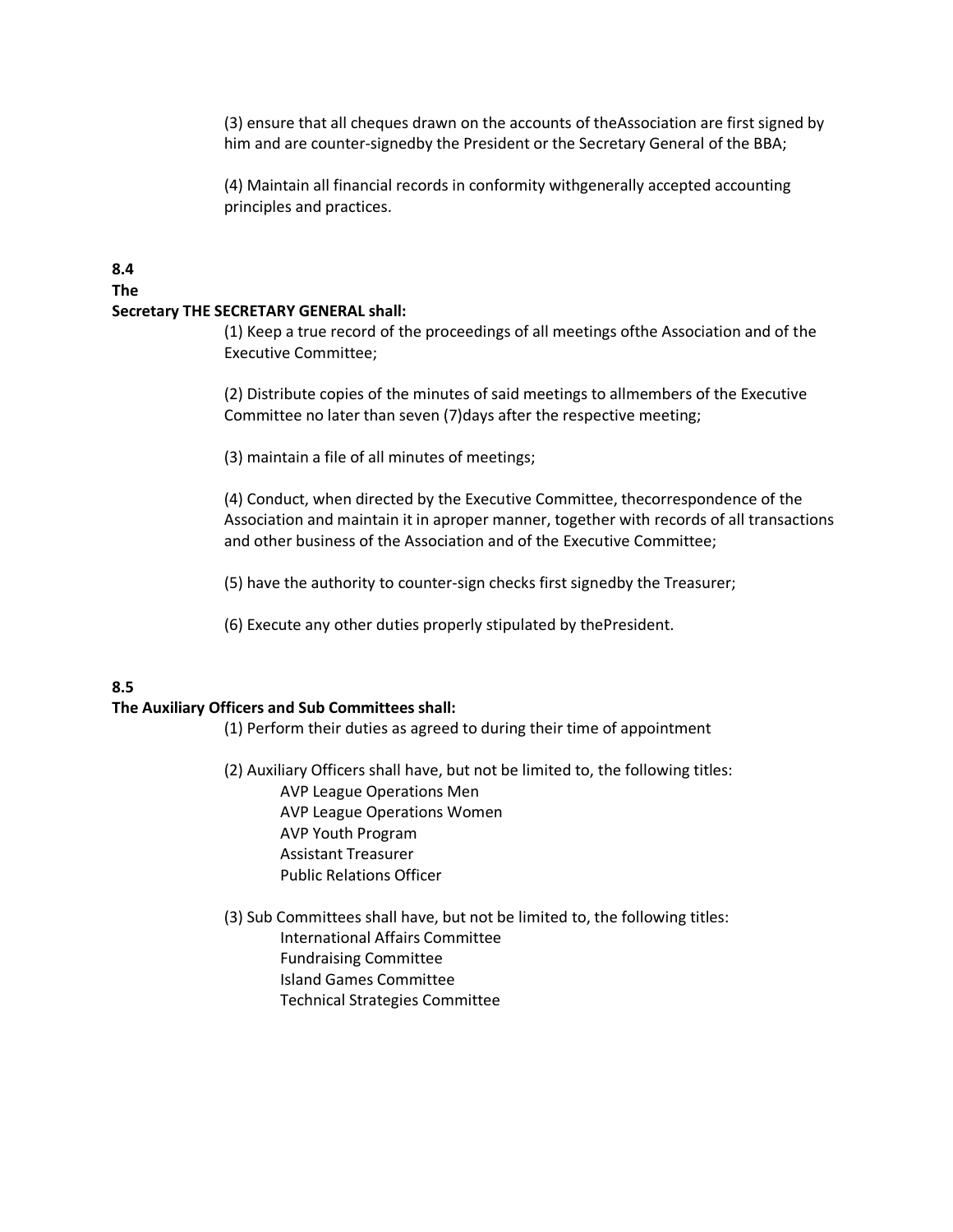| 8.6                |                                                                                                                                                                                                                                                                                                                                                                               |
|--------------------|-------------------------------------------------------------------------------------------------------------------------------------------------------------------------------------------------------------------------------------------------------------------------------------------------------------------------------------------------------------------------------|
| <b>Nominations</b> |                                                                                                                                                                                                                                                                                                                                                                               |
| for the            |                                                                                                                                                                                                                                                                                                                                                                               |
| <b>Executive</b>   |                                                                                                                                                                                                                                                                                                                                                                               |
| <b>Committee</b>   | Nominations for the Executive Committee can be sent to the Secretary General of the<br>Association no laterthan fourteen (14) days prior to the published date of the Annual<br>General Meeting Assembly. However, nominations can be made on the date and time<br>that the elections will take place. Nominations shall only be submitted by bona fide<br>members of the BBA |

#### **8.7 Nominations For the Auxiliary Officer & Sub‐ Committees**

Nominations for Auxiliary Officers and Sub‐Committeemembers can be made at the time of the General Assembly, Annual General Meeting or Special Meeting. However, the same members can be appointed after the General Assembly, Annual General Meeting or Special Meeting. Auxiliary Officers must be bona fide members of the BBA Sub‐Committee members are deemed as "Special Affiliate as per (Chapter II [2.5]) and do not need to be bona fide members of the BBA However, "Special Affiliates" will be encouraged to become bona fide members at their earliest convenience.

#### **CHAPTER IX**

#### **9.**

**Provisos** (a) The Executive Committee shall retain all rights of Individual Membership throughout the Annual General Meeting at which elections are held;

> (b) No Officer of the Executive Committee shall, at the same time, be a delegate of a Team Member;

(c) Delegates shall each represent only one (1) TeamMember;

(d) No Presiding Officer, while acting as Chairman,shall exercise a vote unless the ballot is equally divided, in which case, he shall render the deciding vote;

(e) No person shall vote in more than one (1)qualifying capacity;

(f) No paid employee of the Association shall be a delegate of a Team Member;

(g) Members entitled to vote must be in attendance to do so, i.e., no proxy votes.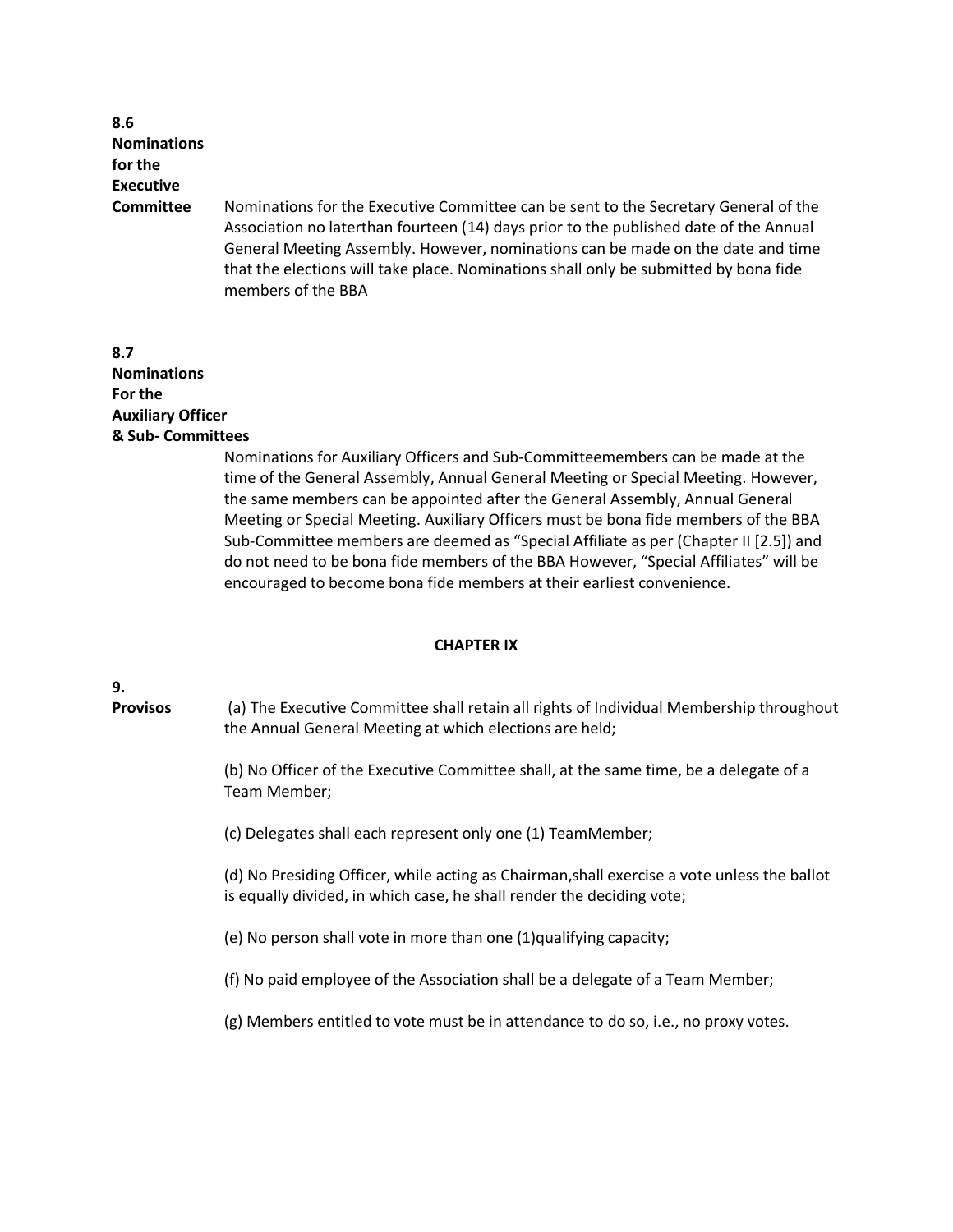#### **9.1 Notice for**

**Meetings** (1) Members shall be given at least twenty‐one (21) days' notice of the Annual General Meeting, in writing, to the electronic mail addresses and/or recorded mailing addresses of the members of the BBA and by notification via social media seven (7) days before the Annual General Meeting.

#### **9.2**

#### **Notice for Special General**

**Meetings** Members shall be given seven (7) days' notice of a Special General Meeting of the Association.

> (1) Following the normal order of business at theAnnual General Meeting and prior to formal elections,the Officers of the Executive Committee shall resign but be eligible for re-election to any one(1) of the vacant positions of the Executive Committee.

> (2) Upon resigning from the Executive Committee, theformer President shall act as Presiding Officer overthe elections. The former Secretary General shall act as Returning Officer and ensure that the elections are prompt and fair.

(3) If there are fewer candidates that there are vacancies, the Presiding Officer shall invite members present to submit additional nominations.

(4) Elections for the Executive Committee shallrequire an absolute majority of the votes cast, amajority being half of the votes cast plus one (1).

(5) An unsuccessful candidate for any position may, if so nominated, be included in subsequent balloting.

(6) The elections shall be put to vote in thefollowing order: The President; The Vice‐President; The Treasurer; and The Secretary General. Auxiliary Officers and Sub‐ Committees can be voted upon or appointed after theGeneral Assembly and/or Annual General Meeting.

(7) All elections for the Executive Committee shall beconducted by secret ballot at an Annual GeneralMeeting of the Association; and said ballot shall be secured by the Returning Officer.

(8) The term of office for members of the ExecutiveCommittee shall be 2 4 years (Refer to Chapter 3 Section3 (4)) from the date of the General Assembly to the next General Assembly.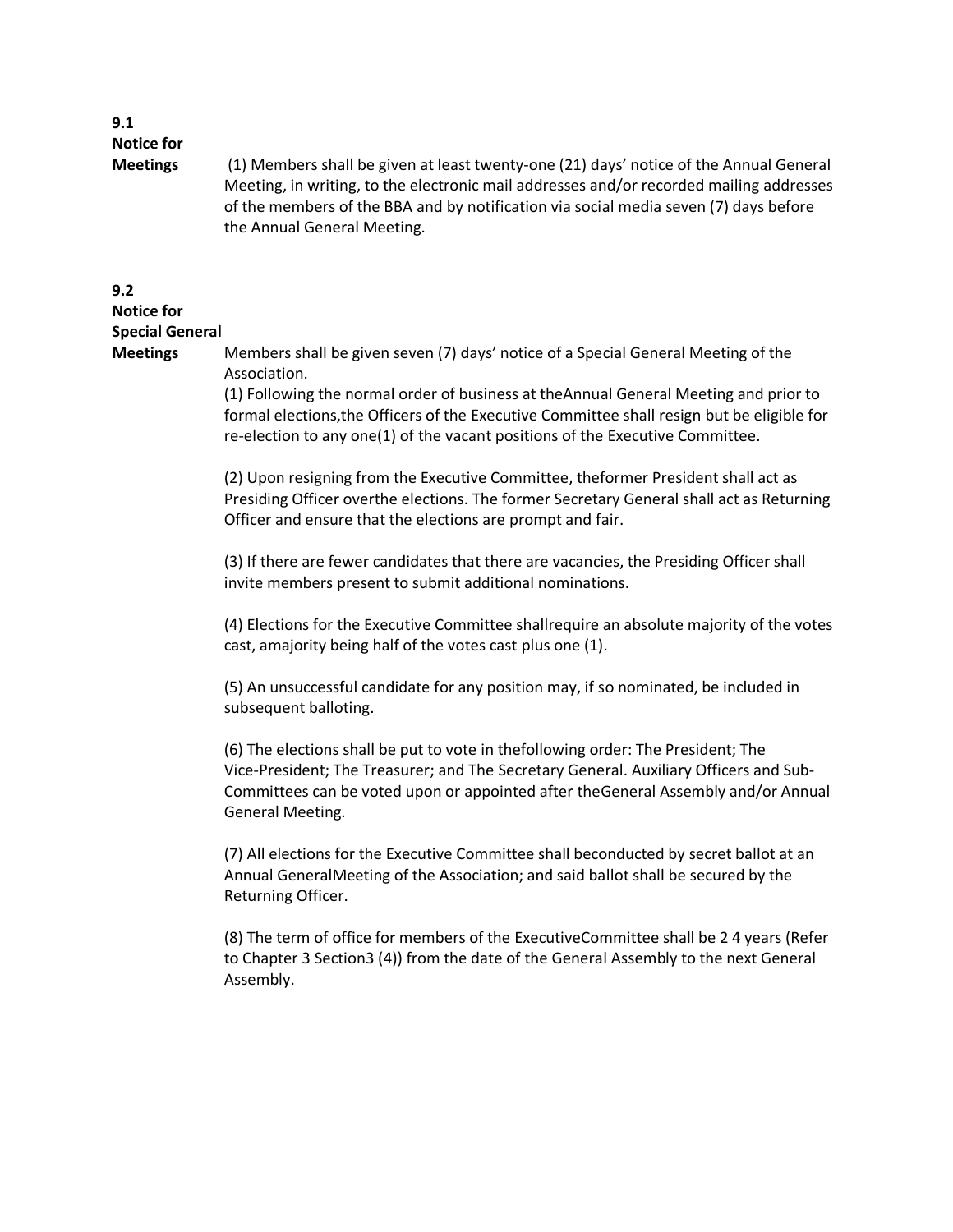#### **CHAPTER X**

| 10.<br>Procedure at<br>General |                                                                                                                                                                                                                    |
|--------------------------------|--------------------------------------------------------------------------------------------------------------------------------------------------------------------------------------------------------------------|
| <b>Meetings</b>                | (1) The Minutes of the preceding General Meeting of the BBA shall be present at each<br>General Meeting ofthe Association.                                                                                         |
|                                | (2) The Chairman shall cause such letters, reports and formal presentations as are<br>necessary.                                                                                                                   |
|                                | (3) Members of the Association may then, through the Chairman, pose questions<br>relevant to such letters, reports and formal presentations.                                                                       |
|                                | (4) The business of the Association, as set out in the agenda of the General Meeting,<br>shall then be proceeded with in such order as the Chairman may determine.                                                 |
|                                | (5) Each member of the Association entitled to bepresent and to speak at General<br>Meetings of the BBA as stipulated herein (CHAPTER IV. 4. (2)), who wish to speak, shall<br>address themselves to the Chairman. |
|                                | (6) Whenever the Chairman speaks, a member shall not continue; and that members<br>shall remain silent until the Chairman has completed his remarks.                                                               |

#### **CHAPTER XI**

## **11. Misconduct And**

**Discipline** (1) The Executive Committee of the Association shall have the right to discipline any member, player or official, involved directly or indirectly with the basketball activities of the BBA, for any violation of the Bye‐Laws, Rules and Regulations of the Association and FIBA. and other such reasonable conditions as the Association, from time to time, may apply.

> (2) The Executive Committee of the Association shallhave the right to discipline any member, player or official, involved directly or indirectly with the basketball activities of the BBA whose misconduct or behavior is likely to bring the game and/or the Association into disrepute.

(3) Disciplinary measures so ordered by the ExecutiveCommittee shall be instituted within sixty(60) days of the alleged incident of misconduct; and said time restriction shall not applicable to any appeal procedures.

(4) It shall be the duty of all Officers of theAssociation to report any acts of misconduct or behavior likely to bring the game and/or the Association into disrepute.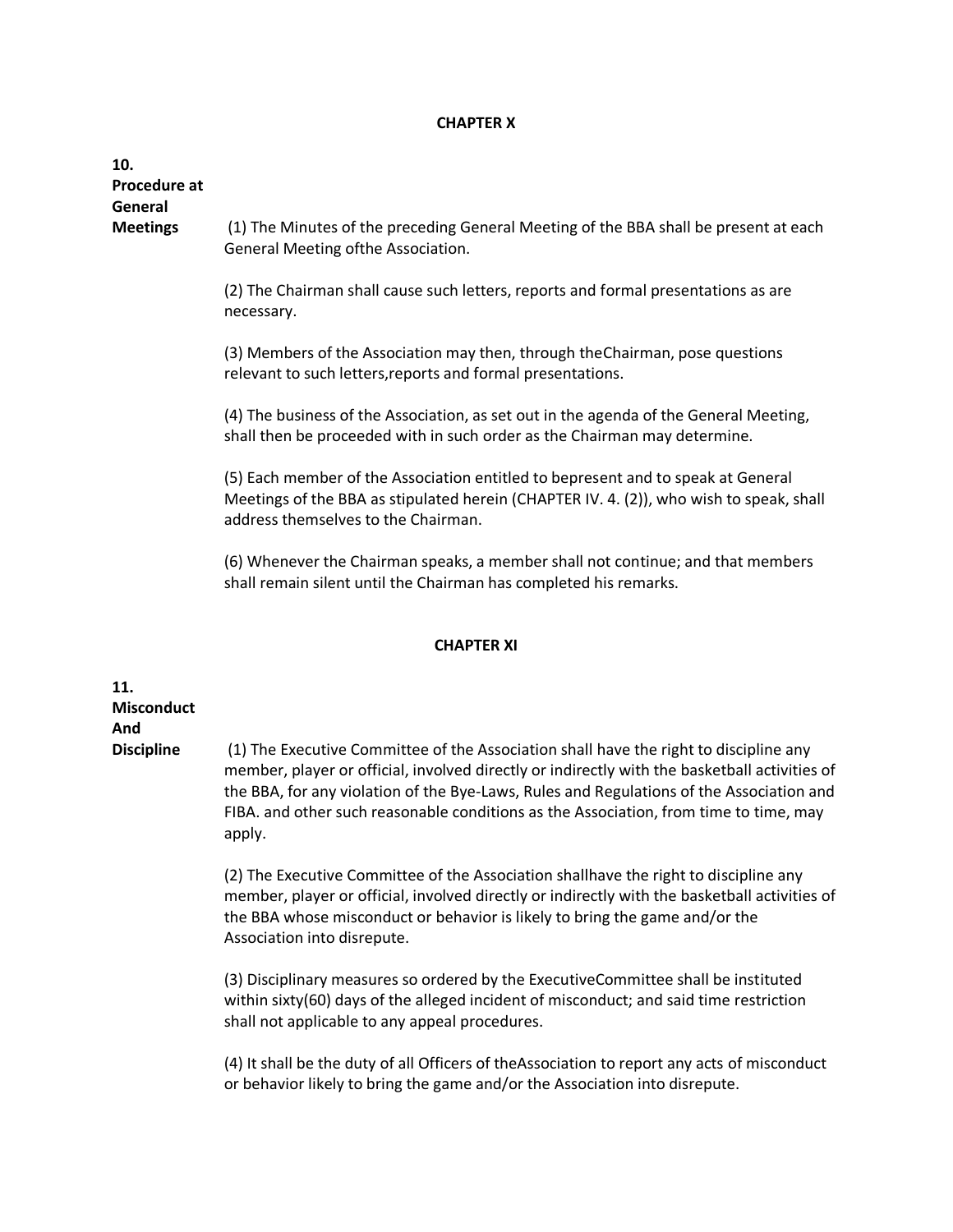(5) The President of the Association shall, at hisdiscretion, appoint a fact‐finding commission to investigate all incidents of alleged misconduct, reported to the Executive Committee by persons other than Officers of the Association.

(6) Each Team Member of the BBA shall be responsible to the Association for the conduct of its players and all other team representatives.

(7) The Executive Committee shall have the right toappoint a commission to hear the allegation of misconduct; and said commission, having conducted the hearing, shall provide the Executive Committee with complete details of the proceedings, in writing, accompanied by comprehensive minutes of the hearing.

#### **11.1**

**Misconduct** Any member of the Executive Committee of the Association, Individual Member, Team Member, affiliated membership organization, game official or player proven, to the satisfaction of the Executive Committee of the BBA or a commission thereof, to have committed an act likely to bring the game and/or the Association into disrepute shall be charged with misconduct.

#### **11.2 Definition of**

**Misconduct** The determination of misconduct shall also include:

(1) The violation of the Bye‐Laws, Rules andRegulations of any affiliate Club or organization sanctioned by the Executive Committee of the Association.

(2) The admittance of any suspended player orappointee of the Executive Committee to competition in any event organized, promoted or sanctioned by the Association.

(3) The displaying, in any promotional materials, ofany member or sanctioned organization, of advertising related to betting, book‐making or all other like matters without the written consent of the Association.

(4) The allowing of any game official, undersuspension, to act in that capacity or to perform any duties attached to the terms of said suspension of the Executive Committee of the BBA

(5) The departure of any player from the court ofplay, during the progress of a game, without the consent of a referee.

#### **11.3**

#### **Personal Hearing**

(1) Any member, official or player, charged withmisconduct, shall have the right to a personal hearing before the Executive Committee of the BBA; and said member, official or player shall be furnished with thedetails, in writing, of such charge.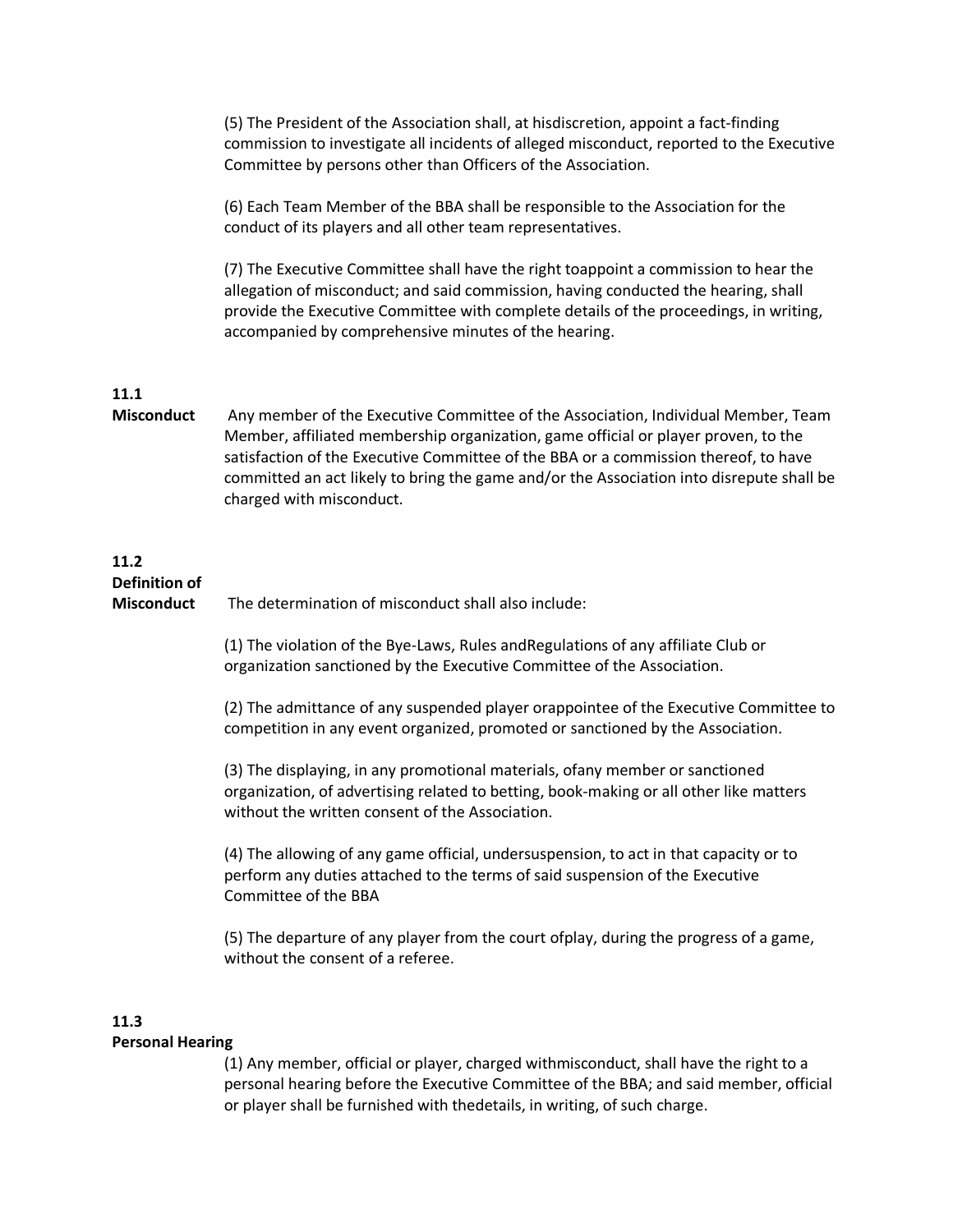(2) The Executive Committee or a commission thereofshall conduct the hearing; and shall notify the person charged of the date and venue of the hearing at least four (4) days prior to the commencement date of said hearing, except in the event of a continuation; and said notification shall be properly forwarded, by the Association, to the Club, organization or team ofwhich the accused person, official or player is a member.

(3) Formal notification shall be addressed to theofficial signatory of the applicable team registration form which was duly considered and approved by the Association.

(4) The accused shall have the right to adduceevidence in rebuttal of the charge; and shall have the right to cross‐examine any witness who gives evidence in support of the charge. A Barrister, Solicitor or any other formal counsel may only represent the accused if said counsel is the President or Secretary General of a properly constituted affiliated membership organization, of which the accused is amember for the purpose of his participation in theevents of the BBA

(5) The members of the Executive Committee of theAssociation or of a commission thereof, so appointed by the Executive Committee to conduct the hearing of alleged misconduct, shall each have the right to pose any questions of cross‐examination to all witnesses; and said questions may be posed at any time during the hearing at the discretion of the members of the Executive Committee or those appointed to conduct the hearing.

(6) In the event the accused shall fail to attend thehearing or shall refuse to answer any questions posed by the Executive Committee or a commission thereof or neglect to produce and submit any necessary documentation the Executive Committee or the commission thereof shall then investigate and adjudicate upon the charge or allegation in respect of such evidence as the Executive Committee or the commission thereof may deem expedient.

### **11.4 Procedure for Personal**

**Hearing** (1) The Executive Committee or a commission thereof shall confirm the presence of the accused for the purpose of the hearing; and shall verify that full details, in writing, of the charge, for which the hearing has been convened, have been served and received by the accused.

> (2) The President of the Executive Committee or theChairman of the commission thereof, hereinafter referred to as the Presiding Officer, for the purpose of the hearing, shall then entertain a plea to the charge, Guilty or Not Guilty.

> (3) The Presiding Officer shall then receive, from theSecretary General of the Executive Committee or commission thereof, the names of all witnesses and preventatives whose intention it is to appear before the hearing. Only those persons to be directlyinvolved in the proceedings shall be entitled to bepresent.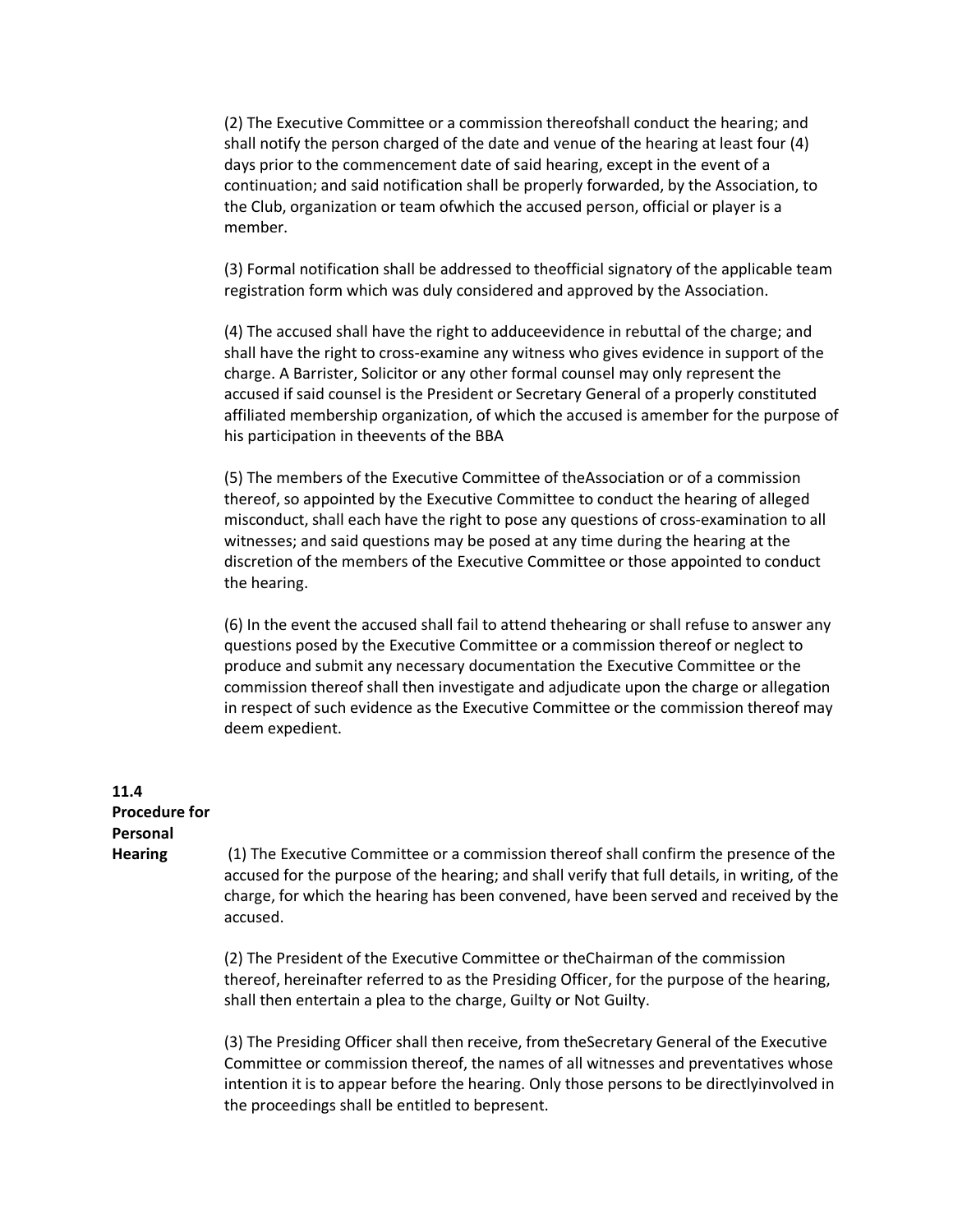(4) The person upon whose report the charge has beenlaid shall then be permitted, if so desired, to expound upon that report.

(5) The accused or representative of the accused shallthen be permitted to cross‐examine the witness, provided such cross‐examination is restricted to those issues and allegations raised in the evidence of the witness. At the conclusion of said cross‐examination the witness shall retire from the hearing.

(6) The Secretary General of the Executive Committeeor commission thereof shall then call other witnesses in support of the charge. The accused or representative of the accused shall retain the right of cross‐examination of said witnesses.

(7) At the conclusion of the submission of allevidence in support of the charge, any written statement of the accused shall then be read by the Secretary General of the Executive Committee or commission thereof.

(8) The accused may then, if so desired, personally,give evidence on their own behalf; and such evidence shall be subject to questions of the members of the Executive Committee or those appointed to conduct the hearing, whose questions the accused shall be compelled to answer, without exception.

(9) The accused or representative of the accused maythen call witnesses to adduce evidence in rebuttal of the charge.

(10) No written statement shall be admissible inevidence unless the author thereof is present for the purpose of reply to questions in regard thereto. "Hearsay" testimony shall also be inadmissible; and all extraneous assertions, in evidence, shall be ruled "out of order".

(11) Upon completion of the submission of all evidencein rebuttal of the charge, the accused or representative of the accused shall be entitled to issue a final, oral, statement to the Executive Committee or commission thereof; and, following said statement, the Executive Committee or commission thereof shall order the accused and all witnesses and representatives to vacate the hearing room whilst deliberation is given to the evidence presented at the full hearing; and the Executive Committee or commission thereof shall then determine whether the charge has been proved or not.

(12) The Executive Committee or commission thereof,upon determining its verdict, shall recall the accused and the representative of the accused and the person upon whose report the charge was preferred; and the President of the Executive Committee or, where appropriate, the Chairman of the Commission, shall render the verdict of "Guilty" or "Not Guilty". The person upon whose report the charge was preferred shall then retire from the hearing.

(13) In the event a "Guilty" verdict is returned, theSecretary General of the Executive Committee or commission thereof shall provide details of the record of the accused, relating to the activities of the Association; and the accused or representative of the accused may then submit a plea for leniency.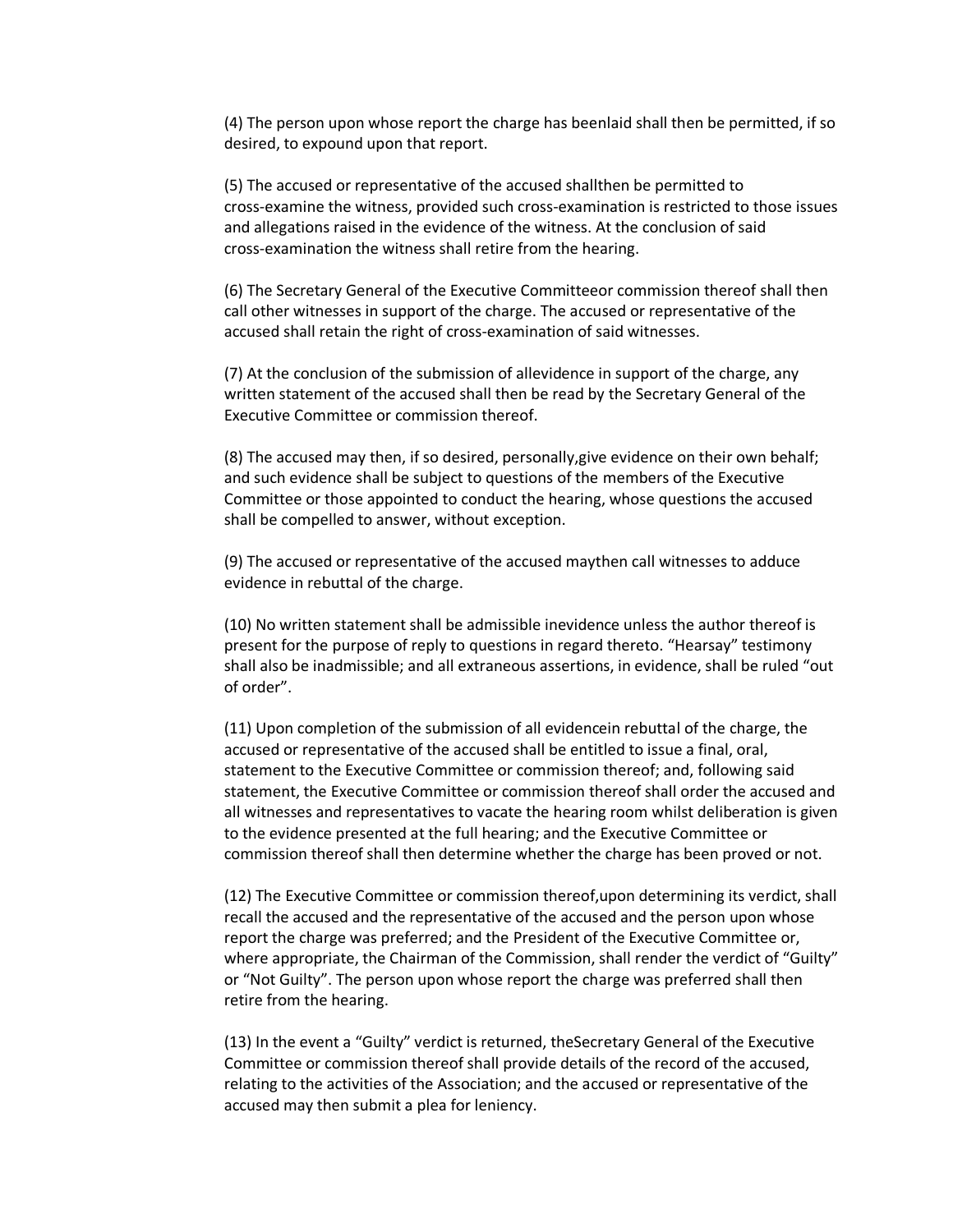(14) At the conclusion of the plea for leniency theaccused and the representative of the accused shall again be ordered to vacate the hearing room whilst deliberation is given to what disciplinary measures, if any, shall be enforced.

(15) The accused and the representative of the accusedshall then be recalled and informed of the decision of the Executive Committee or commission thereof.

(16) In the event said hearing is conducted by anappointed commission of the Executive Committee, the Chairman of that commission shall ensure that the Executive is provided with complete details of the proceedings, in writing, accompanied by comprehensive minutes of the hearing as soon as practicable.

(17) The decision of the Executive Committee orcommission thereof shall be communicated by the Executive Committee, in writing, to the Club, organization or team of which the adjudged person, official or player is member; and the Club, organization or item shall have the right to appeal that decision; and formal notice of appeal, in writing, shall be properly forwarded to the Executive Committee within seven (7) days, upon receipt of the written disclosure of the decision, by the Executive Committee; and said notice of appeal shall be accompanied by the required Appeal Fee as stipulated herein (Schedule II).

#### **CHAPTER XII**

## **12. Appeals to the Executive**

**Committee** (1) Appeals shall be allowed against decisions of the Executive Committee and all commissions appointedthereof, other than those commissions or committees or any other body appointed by the Executive Committee for the purpose of conducting appeal hearings, which impose disciplinary measures so ordered against any member, official or player.

> (2) Upon receipt of a formal notice of appeal, thePresident of the Executive Committee shall ensure theappellant is notified of the date and venue of the appeal hearing within seven (7) days of receipt of the notice of appeal; and said notification to the appellant shall be properly forwarded to the address of the official signatory of the applicable team registration form.

> (3) All appeals must state the exact wording of thedecision against which the appeal is founded; and mustexpressly specify the exact grounds upon which the appeal is based.

> (4) All appeals to the Association against a decisionwhich imposes disciplinary measures against anymember, official or player must be accompanied by the required Appeal Fee as stipulated herein (ScheduleII).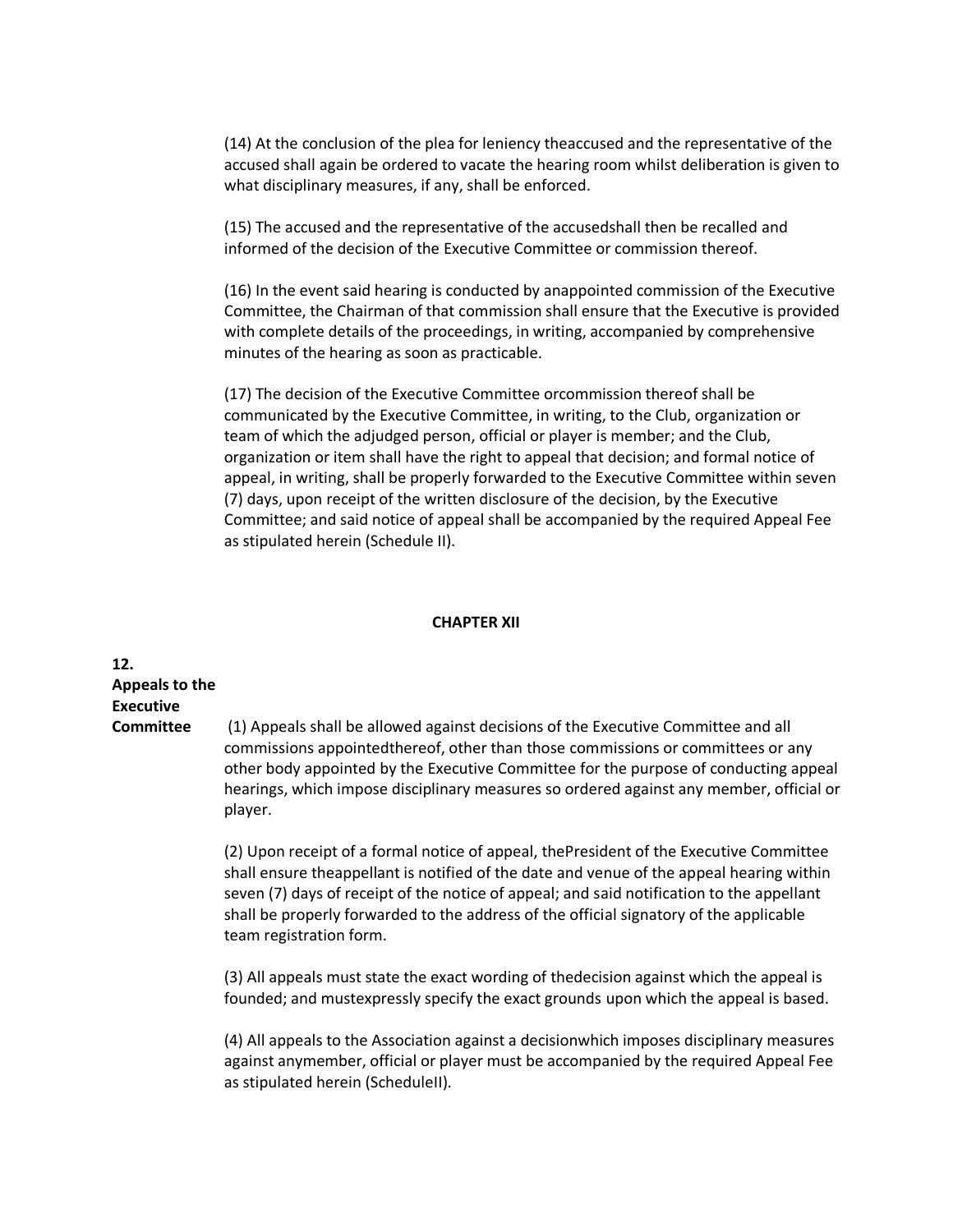(5) In the event an appeal to the Association issuccessful, the stipulated Appeal Fee (Schedule II)shall be remitted to the appellant.

(6) In the event an appeal to the Association isdismissed, the stipulated Appeal Fee (Schedule II) maybe returned or forfeited in whole or in part at the discretion of the Executive Committee of the BBA

#### **CHAPTER XIII**

#### **13. No Confidence Vote Of Executive Committee Member**

(1) Whereas an Executive Committee Member, has not carried out the duties of his/her purview in sufficient manner to maintain the confidence of the BBA Membership, a Special General Meeting shall be called in accordance to (Chapter IX, [9.2]) and shall only be carried by a majority of at least two-thirds of the members present.

(2) Upon majority consent of said no confidence vote, the removal of the Executive Member shall take effect from the date of the no confidence vote; and the remaining members of the Executive Committee shall be responsible for facilitating the voting process to elect the replacement Executive Member as soon as possible. The election process must be in accordance to (Chapter III [3])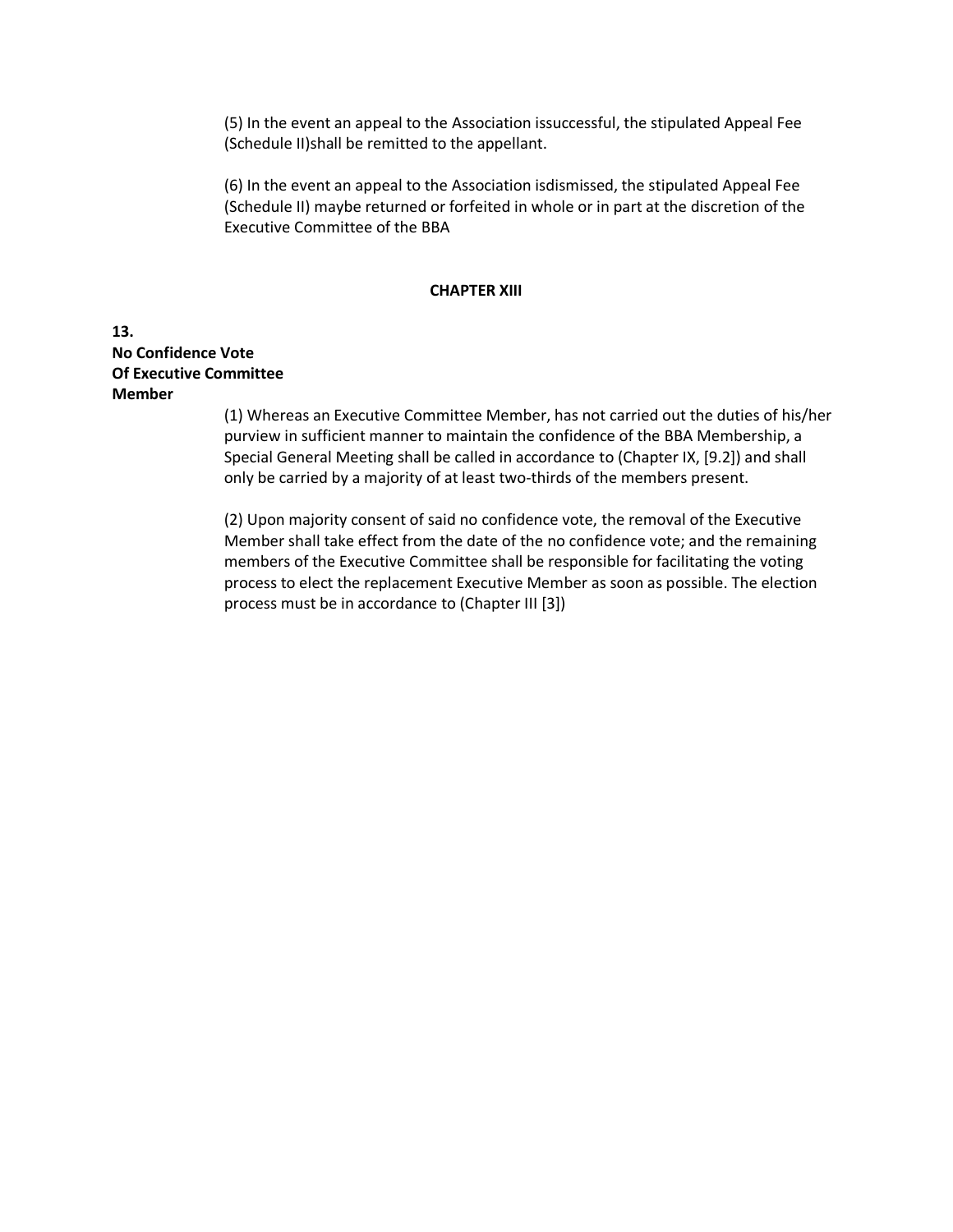#### **SCHEDULE I**

The Executive Committee of the Association shall be responsible for providing all relevant informationnecessary for expediting the vetting of all international basketball players, officials and nonresident basketball representatives invited to the Islands of Bermuda for participation in any event organized or promoted by the Association.

#### **SCHEDULE II**

(a) Individual members of the BBA shall pay, to theAssociation, the annual Membership Fee of fifteen dollars (BD\$25.00)

(b) Team Members of the BBA shall pay, to theAssociation, subscriptions for participation within league competition; and said subscriptions shall be due prior to the published date of the first scheduled league competition or as otherwise determined by the Executive Committee of the Association from time to time.

(c) The Executive Committee of the BBA retains the rightto alter, supplement or reduce and otherwise determine, from time to time, those fees payable to games officials, among whom shall be included all referees, scorekeepers and statisticians and any other person appointed, retained or secured by the Association for the expressed purpose of assisting with the officiating, documenting or the conducting of the events of the BBA

(d) There may be a levy on entry fees of all sanctioned openamateur basketball events; and such levy shall be forwarded properly, with the official results, to the Executive Committee within fourteen (14) days after the event.

(e) All appeals to the Association against decisions of theExecutive Committee and all commissions appointed thereof, other than those commissions or committees or any other bodyappointed by the Executive Committee for the purpose of conducting appeal hearings, shall be accompanied by an Appeal Fee of Twenty dollars(BD\$20.00).

(g) The Executive Committee of the Association retains theright to alter, supplement or reduce and otherwise determine all fees required by the BBA of its members as the Executive Committee may, from time to time, consider necessary and advisable for the proper functioning and wellbeing of the Association.

#### **SCHEDULE III**

(a) Any person, group of persons, Club or organizationwishing to conduct any open amateur basketball event shall first apply, in writing, to the BBA not less than twenty-one (21) days prior to the event; and said application must provide full details of the proposed event, including the type and value of the prizes, if any, to be awarded.

(b) Applications for sanction, by the Association, of anyopen amateur basketball event, proposed to be organized by any person, group of persons, Club or organization shall be